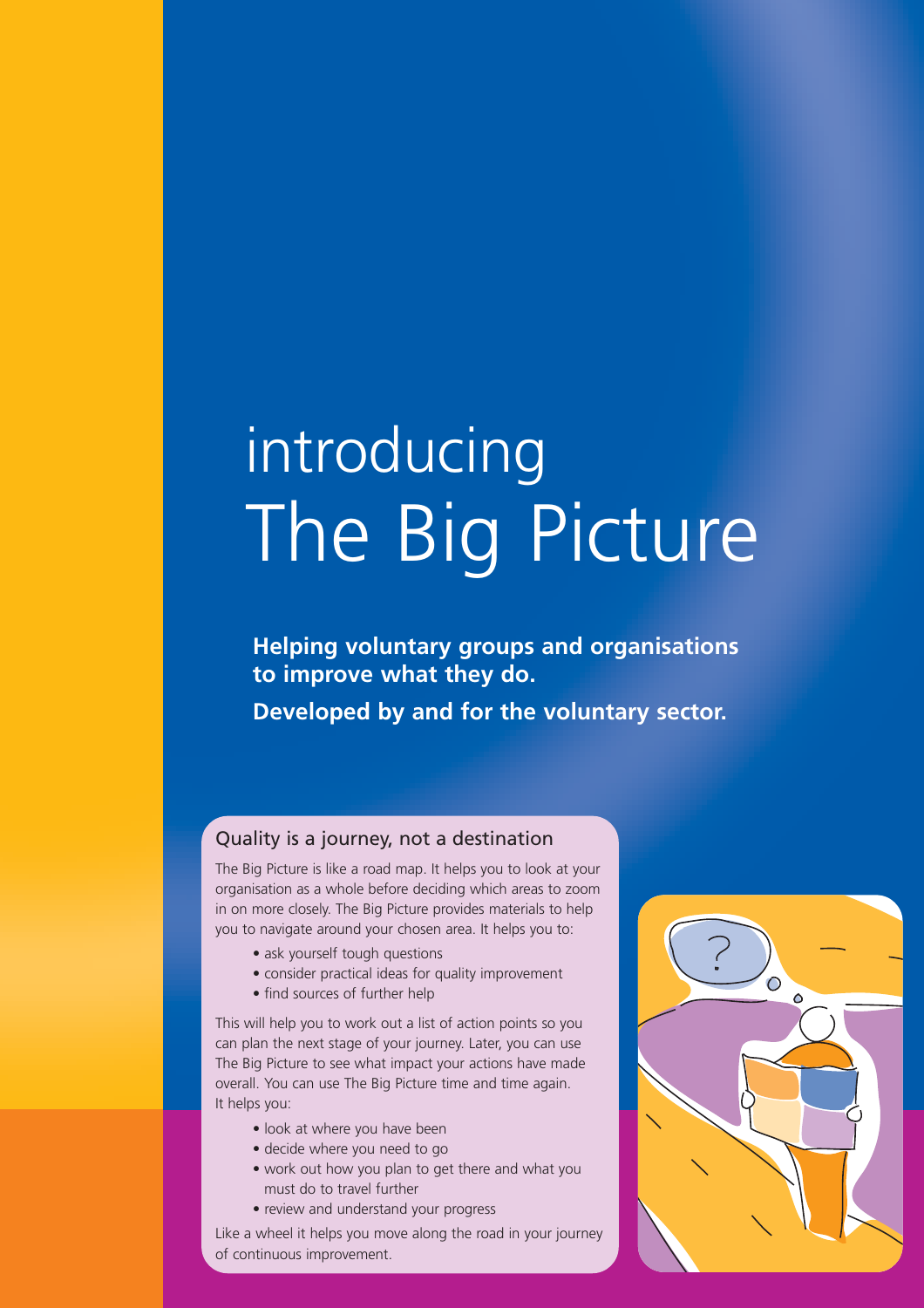# The framework in detail The long shot

Starting with the big picture, the framework looks at:

- What you achieve results
- What helps you to do this enablers

For any group or organisation, it is important to achieve results, whether you're a small local group or a big company. A big chain store might be interested in profits, the value of its shares and public image. You might be more interested in improved quality of life, helping others or a better community. **They are all results.**

Results do not happen on their own. You need people, property, equipment, money and systems, 'the enablers' to help you get those results.



### Enablers

Under Enablers we look at two things

#### **Direction**

Direction describes where an organisation wants to go and how it plans to get there.

*Are you clear where are you going? Who is steering you in that direction? Does everyone know the route? How are you going to travel and who with?*

#### **Processes – everyday activities**

Processes, or everyday activities, describe the means by which the direction is put into action. These are the plans and systems through which the organisation operates.

*How well do you plan, manage, pay for and deliver your activities? Do you have ways of checking on and improving what you do?*

#### Results

Under Results we look at two things

#### **Stakeholder Satisfaction - keeping everyone happy**

Stakeholder Satisfaction describes the needs and views of people who have an interest in or who are affected by the organisation. They are the VIPS:

- V Volunteers
- I Influencers
- P Paid staff, partners and people we help
- S Supporters/funders

*Who are the stakeholders of your organisation? Why is it important to keep them happy? How do you know if they are happy or what makes them happy?*

#### **Positive Impact - achieving success**

Positive impact describes the success an organisation has beyond just pleasing the VIPS.

*What difference is your organisation making? How do you prove this? Are you improving as an organisation? Do you have a good public image?* 

Look at the list of enablers and results that one small organisation drew up.

### <u>mmmmmmmmmm</u>

# **A.N. GROUP**

#### **results**

| We got there                            |
|-----------------------------------------|
| We helped x people                      |
| Reported that the<br>road needed mended |
| Traded up to a car                      |
| Johnny got his                          |

the Daily Journey Kept going during the shortage Nobody fell out We found a new and more interesting route

Got coverage in

#### **enablers**

Road map and sign posts Planning meeting Driver and delivery staff Driving licence

licence

Bike, then car Road tax and insurance Money Fuel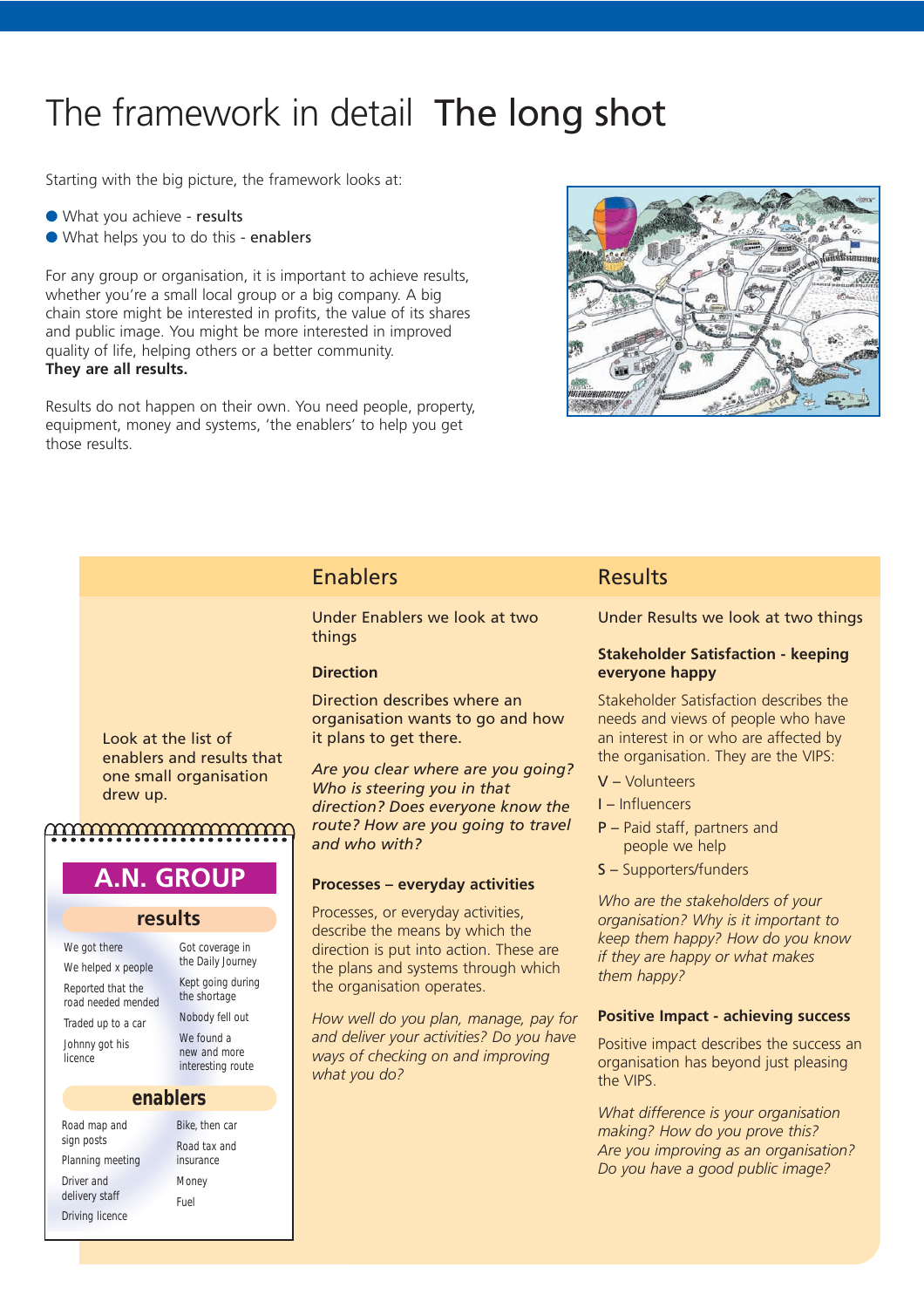# The close up

Going into more detail, each of the four sections is divided into 6 strands, making 24 in total.



# **DIRECTION (WHERE WE ARE GOING)**

**Governance** – Who leads you and how they do it

**Purpose** – Why you exist and who you exist for, what is your mission

**Strategy and Policy – How you meet your aims** and the rules that reflect your values

**Staffing** – Co-ordinating your people, who does what

**Culture** – The unwritten rules about how things are done

**Legislation and Regulation** – The laws and obligations that you must keep to

# enablers results What helps? **What do we achieve?**

### **STAKEHOLDER SATISFACTION (KEEPING EVERYONE HAPPY)**

**People we help** – Knowing service users' or beneficiaries' views and opinions

Paid staff - Checking staff feel valued and motivated

**Volunteers** – Satisfying volunteers' needs and valuing their participation

**Funders** – Retaining supporters and building relationships

**Partner organisations** – Building and sustaining positive partnerships

**Influencers** – Engaging with others who affect your work directly or indirectly

### **PROCESSES (EVERYDAY ACTIVITIES)**

**Planning** – Organising who does what, when and where

**Managing People** – Making the most of your staff's skills and abilities

**Managing Money** – Looking after your money on a day to day basis

**Managing Other Resources** – Making the best of your property, equipment, information and other resources

**Managing Activities** – Efficiently organising your services or campaigning work

**Monitoring and Review** – Getting feedback on what you do and checking your progress

# **POSITIVE IMPACT (ACHIEVING SUCCESS)**

**Strategic Outcomes** – The signs that you are making progress to achieving your mission

**Financial Health** – Showing you are financially secure and viable in the long term

**Evidence of Standards** – Proving you meet acceptable levels of performance

**Development** – Learning and improving as an organisation

**Public Profile** – The way you look to others and your influence on that

**Impact on Society** – The differences you make to your community, the environment and wider civil society